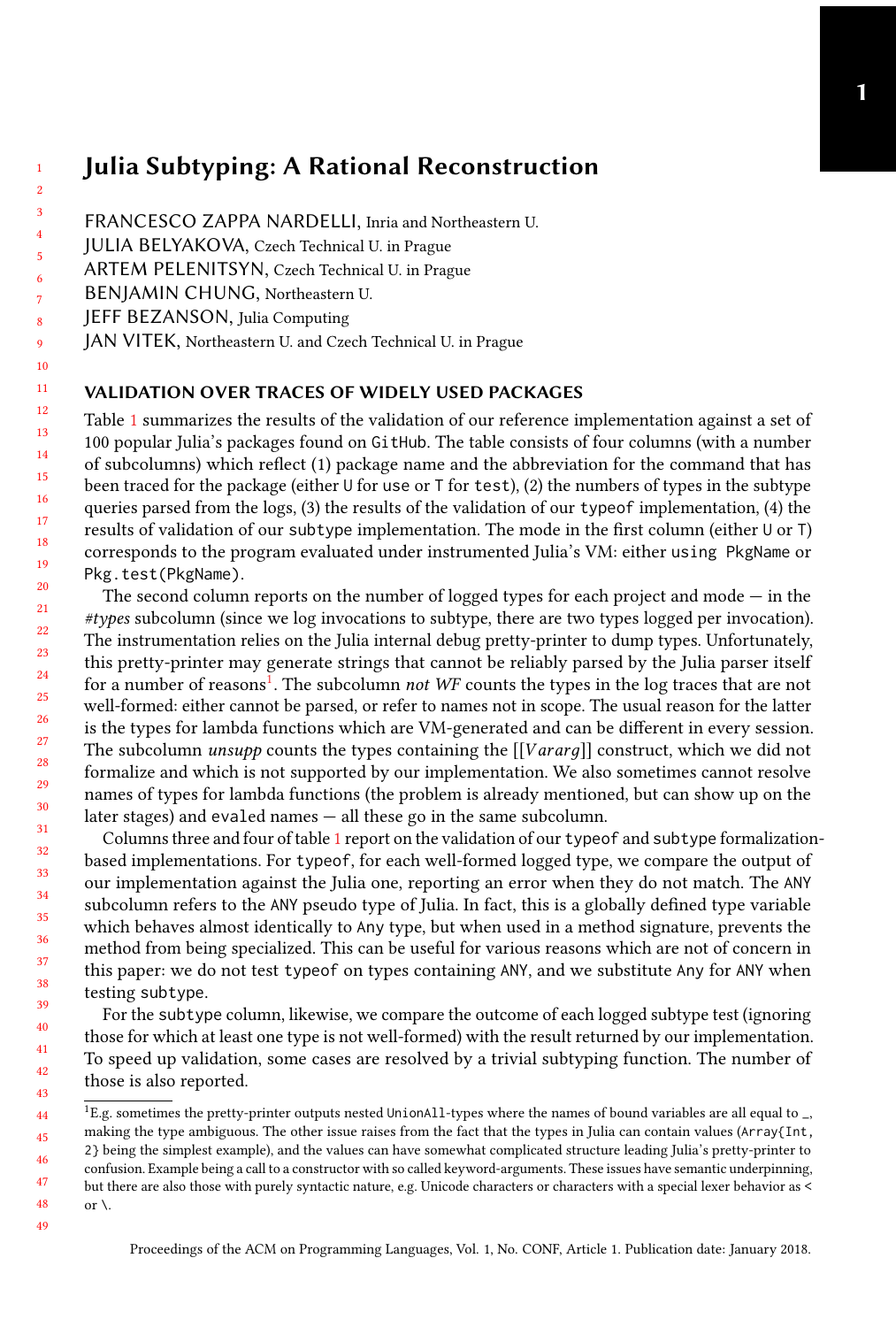| PROJECT                                         |        | <b>PARSER</b>        |                  |       | <b>TYPEOF</b>   |                  |                  | <b>SUBTYPE</b> |                |             |                  |
|-------------------------------------------------|--------|----------------------|------------------|-------|-----------------|------------------|------------------|----------------|----------------|-------------|------------------|
|                                                 | #types | unsupp not WF #tests |                  |       | passed fail ANY |                  |                  | #tests         | trivial        | passed fail |                  |
| AutoGrad/U                                      | 12980  | 1942                 | $\boldsymbol{0}$ | 11038 | 11037           | $\boldsymbol{0}$ | $\mathbf{1}$     | 4716           | 1559           | 3157        | $\boldsymbol{0}$ |
| AutoGrad/T                                      | 462818 | 56438                | 3845             |       | 406415 399301   | $\mathbf{0}$     | 3234             | 173944         |                | 43402130542 | 0                |
| AxisArrays/U                                    | 5096   | 451                  | $\mathbf{0}$     | 4645  | 4643            | $\mathbf{0}$     | $\overline{c}$   | 2148           | 173            | 1975        | $\theta$         |
| AxisArrays/T                                    | 376396 | 37766                | 7510             |       | 331223 329448   | $\mathbf{0}$     | 1688             | 146082         |                | 24498121583 | $\mathbf{1}$     |
| BayesNets/U                                     | 32820  | 1738                 | $\overline{2}$   | 31082 | 31079           | $\mathbf{0}$     | 3                | 14775          |                | 1330 13445  | 0                |
| BayesNets/T                                     | 305490 | 19816                | 2419             |       | 283651 281724   | $\theta$         | 1539             | 131586         |                | 22375109211 | $\theta$         |
| BenchmarkTools/U                                | 1486   | 387                  | $\mathbf{0}$     | 1099  | 1097            | $\mathbf{0}$     | $\overline{2}$   | 385            | 157            | 228         | 0                |
| BenchmarkTools/T                                | 119352 | 9136                 | 795              |       | 110307 108411   | $\mathbf{0}$     | 1010             | 50241          |                | 9117 41124  | 0                |
| Bio/U                                           | 55466  | 2253                 | $\overline{2}$   | 53213 | 53210           | $\mathbf{0}$     | 3                | 25625          |                | 1965 23660  | $\mathbf{0}$     |
| Bio/T                                           | 129030 | 9198                 | 592              |       | 119551 118779   | $\mathbf{0}$     | 471              | 55161          |                | 9690 45470  | $\mathbf{1}$     |
| BlackBoxOptim/U                                 | 18898  | 910                  | $\overline{2}$   | 17988 | 17985           | $\mathbf{0}$     | 3                | 8592           | 689            | 7903        | $\mathbf{0}$     |
| BlackBoxOptim/T                                 | 193686 | 10814                | 1260             |       | 181619 180448   | $\mathbf{0}$     | 1168             | 85361          |                | 14291 71063 | 7                |
| Blink/U                                         | 19188  | 2525                 | 159              | 16504 | 16488           | $\mathbf{0}$     | 16               | 7005           | 2439           | 4566        | $\mathbf{0}$     |
| Blink/T                                         | 37920  | 3548                 | 305              | 34067 | 33877           | $\mathbf{0}$     | 190              | 15263          |                | 4037 11226  | $\mathbf{0}$     |
| BuildExecutable/U                               | 7286   | 628                  | 86               | 6572  | 6549            | $\mathbf{0}$     | 23               | 2980           | 771            | 2209        | $\mathbf{0}$     |
| BuildExecutable/T                               | 30982  | 2832                 | 155              | 27995 | 27736           | $\mathbf{0}$     | 259              | 12674          | 3001           | 9673        | 0                |
| Calculus/U                                      | 1380   | 380                  | $\boldsymbol{0}$ | 1000  | 998             | $\mathbf{0}$     | $\overline{2}$   | 339            | 135            | 204         | $\mathbf{0}$     |
| Calculus/T                                      | 36446  | 2552                 | 254              | 33688 | 33317           | $\mathbf{0}$     | 323              | 15601          |                | 3610 11991  | $\mathbf{0}$     |
| Clustering/U                                    | 15314  | 1218                 | $\mathbf{0}$     | 14096 | 14093           | $\mathbf{0}$     | 3                | 6569           | 708            | 5861        | 0                |
| Clustering/T                                    | 147714 | 8907                 | 1067             |       | 137802 136932   | $\mathbf{0}$     | 808              | 64486          | 11461          | 53024       | $\mathbf{1}$     |
| Compose/U                                       | 22382  | 1377                 | 104              | 20901 | 20899           | $\mathbf{0}$     | $\overline{2}$   | 9773           | 1753           | 8020        | $\mathbf{0}$     |
| Compose/T                                       | 146936 | 11859                | 2419             |       | 132745 132030   | $\mathbf{0}$     | 628              | 59985          |                | 10510 49475 | 0                |
| Cubature/U                                      | 1376   | 380                  | $\boldsymbol{0}$ | 996   | 994             | $\mathbf{0}$     | $\overline{2}$   | 337            | 133            | 204         | 0                |
| Cubature/T                                      | 21566  | 1088                 | 247              | 20270 | 20060           | $\mathbf{0}$     | 171              | 9516           | 2511           | 7001        | 4                |
| Cx x / U                                        | 47310  | 3397                 | 7127             | 37563 | 36529           | $\mathbf{0}$     | 257              | 14346          |                | 3506 10839  | 1                |
| Cx x/T                                          | 82024  | 6321                 | 16788            | 60825 | 58088           | $\mathbf{0}$     | 827              | 20843          |                | 5484 15359  | $\mathbf{0}$     |
| DSGE/U                                          | 116336 | 6315                 | 463              |       | 109560 109174   | $\mathbf{0}$     | 386              | 51750          |                | 8689 43061  | 0                |
| DSGE/T                                          | 709594 | 44703                | 9779             |       | 655399 651107   | $\mathbf{0}$     | 4007             | 302540         |                | 62995239542 | 3                |
| DSP/U                                           | 2518   | 424                  | $\mathbf{0}$     | 2094  | 2092            | $\mathbf{0}$     | $\boldsymbol{2}$ | 864            | 152            | 712         | $\bf{0}$         |
| DSP/T                                           | 232400 | 18880                | 2439             |       | 211135 209594   | $\mathbf{0}$     | 1487             | 96491          |                | 20651 75836 | 4                |
| DataFlow/U                                      | 14046  | 1784                 | 89               | 12173 | 12171           | $\theta$         | $\overline{2}$   | 5182           | 1921           | 3261        | $\mathbf{0}$     |
| DataFlow/T                                      | 70164  | 6860                 | 662              | 62642 | 62011           | $\mathbf{0}$     | 631              | 27800          |                | 6982 20818  | 0                |
| DataFrames/U                                    | 28756  | 1929                 | 101              | 26726 | 26722           | $\mathbf{0}$     | $\overline{4}$   | 12462          | 3334           | 9128        | 0                |
| DataFrames/T                                    | 433244 | 26149                | 2508             |       | 404609 401479   | $\mathbf{0}$     | 3130             | 189122         |                | 34868154254 | 0                |
| DataFramesMeta/U                                | 44190  | 2474                 | 207              | 41509 | 41345           | $\mathbf{0}$     | 164              | 19554          |                | 4621 14933  | 0                |
| DataFramesMeta/T                                | 137140 | 8391                 | 3205             |       | 125544 124606   | $\mathbf{0}$     | 938              | 57638          |                | 11552 46086 | 0                |
| DataStructures/U                                | 15436  | 1345                 | 89               | 14002 | 14000           | $\mathbf{0}$     | $\overline{2}$   | 6330           | 1621           | 4709        | $\mathbf{0}$     |
| DataStructures/T                                | 211232 | 15020                | 669              |       | 198361 194378   | $\mathbf{0}$     | 1165             | 90693          |                | 12861 77831 | $\mathbf{1}$     |
| DecisionTree/U                                  | 1454   | 380                  | $\boldsymbol{0}$ | 1074  | 1072            | $\mathbf{0}$     | 2                | 376            | 153            | 223         | 0                |
| DecisionTree/T                                  | 70860  | 4881                 | 359              | 65676 | 65028           | $\mathbf{0}$     | 592              | 30461          | 6687           | 23774       | $\mathbf{0}$     |
| Devectorize/U                                   | 2154   | 384                  | $\mathbf{0}$     | 1770  | 1768            | $\mathbf{0}$     | $\overline{2}$   | 722            | 197            | 525         | 0                |
| Devectorize/T                                   | 22754  | 1688                 | 136              | 20930 | 20775           | 0                | 155              | 9661           | 1890           | 7771        | $\bf{0}$         |
| DifferentialEquations/U                         | 68518  | 3868                 | 300              | 64352 | 64296           | $\boldsymbol{0}$ | 56               | 30409          |                | 4435 25974  | 0                |
| $\text{Differential} \text{Equations}/\text{T}$ | 209138 | 18745                | 9454             |       | 188030 180132   | $\bf{0}$         | 809              | 78403          |                | 15605 62798 | 0                |
| Distances/U                                     | 1528   | 380                  | 0                | 1148  | 1146            | 0                | $\,2$            | 413            | 177            | 236         | 0                |
| Distances/T                                     | 103174 | 9292                 | 1263             | 92825 | 91877           | $\bf{0}$         | 742              | 42005          |                | 10633 31372 | 0                |
| FastGaussOuadrature/U                           | 1838   | 418                  | $\boldsymbol{0}$ | 1420  | 1418            | 0                | $\,2$            | 530            | 134            | 396         | 0                |
| FastGaussQuadrature/T                           | 122686 | 13450                | 635              |       | 108657 107875   | 0                | 726              | 48085          |                | 14291 33794 | 0                |
| Flux/U                                          | 35584  | 2298                 | 284              | 33002 | 32960           | $\bf{0}$         | 42               | 15388          |                | 1897 13491  | 0                |
|                                                 | #types | unsupp not WF #tests |                  |       | passed fail ANY |                  |                  | #tests         | trivial        | passed fail |                  |
| PROJECT                                         |        | <b>PARSER</b>        |                  |       | TYPEOF          |                  |                  |                | <b>SUBTYPE</b> |             |                  |

98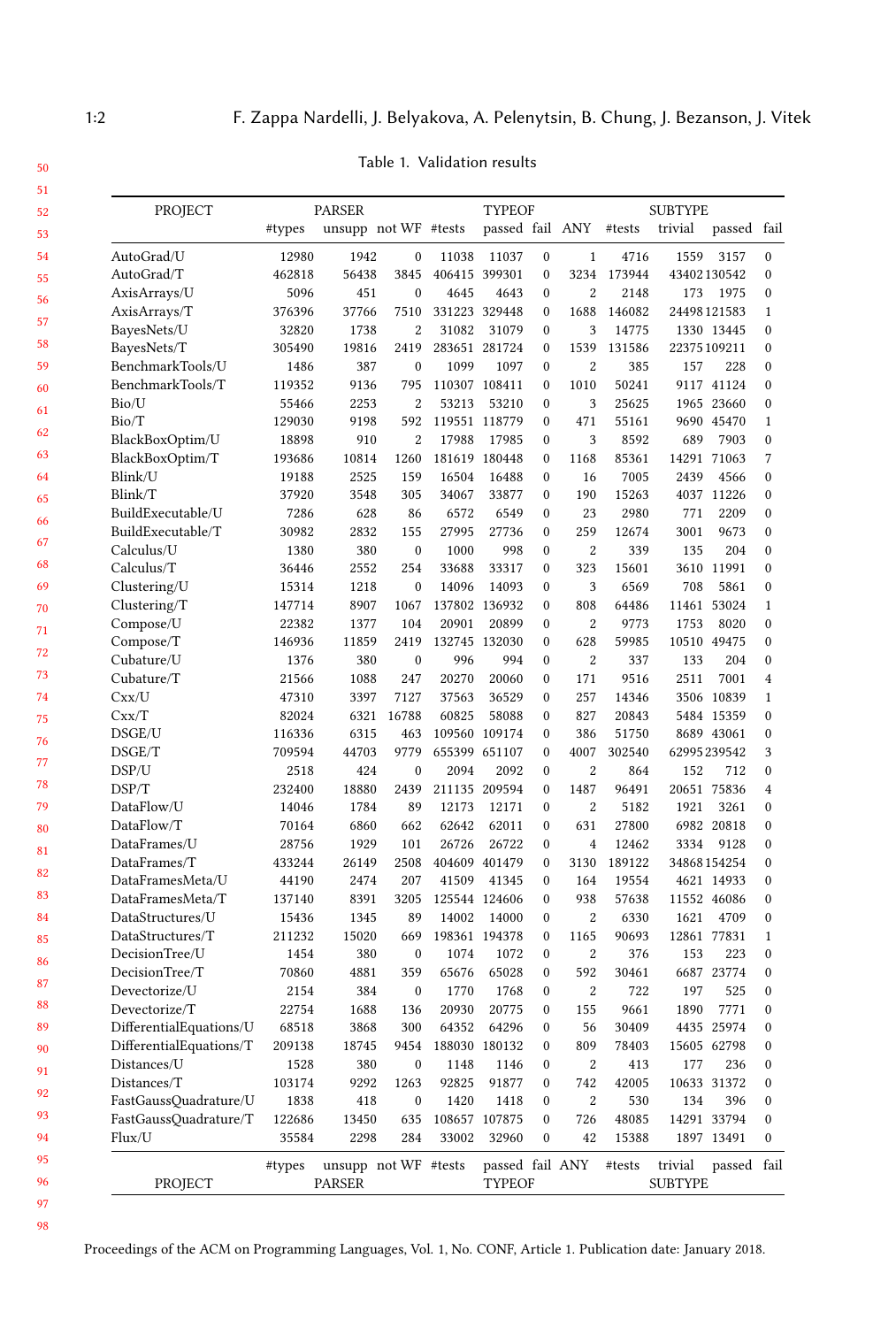Table 1. Validation results

| PROJECT                       |                 | <b>PARSER</b> |                         |                    | <b>TYPEOF</b>   |                                      |                       | <b>SUBTYPE</b>       |                |                           |                              |  |
|-------------------------------|-----------------|---------------|-------------------------|--------------------|-----------------|--------------------------------------|-----------------------|----------------------|----------------|---------------------------|------------------------------|--|
|                               | #types          |               | unsupp not WF #tests    |                    | passed fail ANY |                                      |                       | #tests               | trivial        | passed fail               |                              |  |
| Flux/T                        | 243028          | 19135         | 2041                    |                    | 224240 220053   | 0                                    | 1799                  | 101616               |                | 20633 80978               | 5                            |  |
| ForwardDiff/U                 | 13164           | 1052          | $\boldsymbol{0}$        | 12112              | 12110           | $\boldsymbol{0}$                     | $\overline{2}$        | 5645                 | 535            | 5110                      | $\mathbf{0}$                 |  |
| ForwardDiff/T                 | 260434          | 12455         | 4732                    |                    | 244939 243885   | $\boldsymbol{0}$                     | 1054                  | 114493               | 18823          | 95670                     | $\mathbf{0}$                 |  |
| FunctionalCollections/U       | 12654           | 696           | 124                     | 11834              | 11795           | $\boldsymbol{0}$                     | 39                    | 5564                 | 1009           | 4555                      | $\mathbf{0}$                 |  |
| FunctionalCollections/T       | 98796           | 6461          | 2109                    | 90475              | 89746           | $\boldsymbol{0}$                     | 480                   | 41135                |                | 7239 33886                | 10                           |  |
| GLM/U                         | 34470           | 1915          | 103                     | 32454              | 32450           | $\boldsymbol{0}$                     | $\overline{4}$        | 15342                |                | 3419 11923                | $\mathbf{0}$                 |  |
| GLM/T                         | 273988          | 18166         | 2950                    |                    | 252881 251199   | $\boldsymbol{0}$                     | 1675                  | 117177               | 24259          | 92916                     | 2                            |  |
| GPUArrays/U                   | 6930            | 1154          | $\boldsymbol{0}$        | 5776               | 5774            | $\boldsymbol{0}$                     | $\overline{2}$        | 2457                 | 566            | 1891                      | $\mathbf{0}$                 |  |
| GPUArrays/T                   | 346384          | 27161         | 1360                    |                    | 317863 316618   | 0                                    | 1245                  | 146469               |                | 42149104320               | $\mathbf{0}$                 |  |
| GR/U                          | 1388            | 390           | $\bf{0}$                | 998                | 997             | 0                                    | $\mathbf{1}$          | 304                  | 94             | 210                       | $\bf{0}$                     |  |
| GR/T                          | 33472           | 1487          | 2279                    | 29782              | 29514           | $\boldsymbol{0}$                     | 192                   | 13145                |                | 2475 10670                | $\mathbf{0}$                 |  |
| Gadfly/U                      | 69316           | 4058          | 180                     | 65080              | 65055           | $\boldsymbol{0}$                     | 25                    | 30659                |                | 5061 25598                | $\mathbf{0}$                 |  |
| Gadfly/T                      | 86524           | 5122          | 329                     | 81145              | 80928           | $\boldsymbol{0}$                     | 147                   | 38114                |                | 6716 31398                | $\bf{0}$                     |  |
| Gallium/U                     | 1170            | 182           | $\boldsymbol{0}$        | 988                | 984             | $\boldsymbol{0}$                     | $\overline{4}$        | 403                  | 69             | 334                       | $\mathbf{0}$                 |  |
| Gallium/T                     | 5706            | 424           | $\boldsymbol{0}$        | 5282               | 5239            | $\boldsymbol{0}$                     | 43                    | 2439                 | 475            | 1964                      | $\mathbf{0}$                 |  |
| GitHub/U                      | 13440           | 1494          | 156                     | 11790              | 11784           | $\boldsymbol{0}$                     | 6                     | 5106                 | 2196           | 2910                      | $\mathbf{0}$                 |  |
| GitHub/T                      | 127334          | 7552          | 833                     |                    | 119080 118223   | 0                                    | 726                   | 55775                |                | 11443 44331               | $\mathbf{1}$                 |  |
| GraphLayout/U                 | 44296           | 2963          | 285                     | 41048              | 41046           | 0                                    | $\overline{2}$        | 19065                |                | 3555 15510                | $\mathbf{0}$                 |  |
| GraphLayout/T                 | 203608          | 13415         | 7919                    |                    | 182274 181418   | $\boldsymbol{0}$                     | 856                   | 81727                | 16519          | 65207                     | 1                            |  |
| Graphs/U                      | 16116           | 1414          | 89                      | 14613              | 14611           | 0                                    | $\boldsymbol{2}$      | 6601                 | 1638           | 4963                      | $\mathbf{0}$                 |  |
| Graphs/T                      | 92314           | 6070          | 960                     | 85912              | 84775           | 0                                    | 509                   | 39392                |                | 7024 32368                | $\mathbf{0}$                 |  |
| HDF5/U                        | 4092            | 784           | $\boldsymbol{0}$        | 3308               | 3304            | $\boldsymbol{0}$                     | $\overline{4}$        | 1299                 | 415            | 884                       | $\mathbf{0}$                 |  |
| HDF5/T                        | 71756           | 6369          | 305                     | 65150              | 64561           | $\boldsymbol{0}$                     | 521                   | 29529                |                | 6619 22909                | $\mathbf{1}$                 |  |
| HttpServer/U                  | 2218            | 650           | $\boldsymbol{0}$        | 1568               | 1566            | 0                                    | $\overline{2}$        | 488                  | 228            | 260                       | $\mathbf{0}$                 |  |
| HttpServer/T                  | 59070           | 5122          | 420                     | 53979              | 53111           | $\boldsymbol{0}$                     | 417                   | 24259                |                | 5769 18490                | $\mathbf{0}$                 |  |
| HypothesisTests/U             | 32566           | 1534          | 2                       | 31032              | 31029           | 0                                    | 3                     | 14888                |                | 1077 13811                | $\mathbf{0}$                 |  |
| HypothesisTests/T             | 179680          | 12438         | 1322                    |                    | 165929 165048   | 0                                    | 874                   | 76982                |                | 13102 63880               | $\mathbf{0}$                 |  |
| IJulia/U                      | 15316           | 1470          | 132                     | 13714              | 13688           | $\boldsymbol{0}$                     | 26                    | 6108                 | 2223           | 3885                      | $\mathbf{0}$                 |  |
| IJulia/T                      | 47422           | 3344          | 466                     | 43623              | 43249           | 0                                    | 363                   | 20055                |                | 4340 15715                | $\mathbf{0}$                 |  |
| Interact/U                    | 18032           | 1505          | 89                      | 16438              | 16434           | $\boldsymbol{0}$                     | $\overline{4}$        | 7468                 | 2184           | 5284                      | $\mathbf{0}$                 |  |
| Interact/T                    | 57202           | 4510          | 402                     | 52290              | 51830           | $\boldsymbol{0}$                     | 460                   | 23921                |                | 6302 17619                | $\mathbf{0}$                 |  |
| Interpolations/U              | 3756            | 511           | $\bf{0}$                | 3245               | 3243            | $\mathbf{0}$                         | $\overline{c}$        | 1414                 | 259            | 1155                      | $\mathbf{0}$                 |  |
| Interpolations/T              | 249098          | 19102         | 8472                    | 221529             | 220147          | $\boldsymbol{0}$                     | 1377                  | 99891                | 20411          | 79480                     | $\mathbf{0}$                 |  |
| IterativeSolvers/U            | 1064            | 93            | $\boldsymbol{0}$        | 971                | 970             | 0                                    | $\mathbf{1}$          | 440                  | 40             | 400                       | $\boldsymbol{0}$             |  |
| IterativeSolvers/T            | 281758          | 21892         | 5620                    |                    | 254786 252512   | $\mathbf{0}$                         | 1734                  | 115544               |                | 27096 88445               | 3                            |  |
| Iterators/U                   | 996             | $\mathbf{0}$  | $\mathbf{0}$            | 996                | 995<br>49843    | $\boldsymbol{0}$                     | $\mathbf{1}$          | 498                  | 18             | 480<br>3562 20659         | $\mathbf{0}$                 |  |
| Iterators/T                   | 51686           | 1438          | 225                     | 50029<br>11905     |                 | $\mathbf{0}$                         | 180                   | 24225                |                |                           | $\overline{4}$               |  |
| JLD/U                         | 13566           | 1569<br>12522 | 92                      |                    | 11899           | 0<br>$\boldsymbol{0}$                | 6                     | 5169<br>82770        | 1995           | 3174                      | $\bf{0}$<br>$\mathbf{0}$     |  |
| JLD/T                         | 215382          |               | 14508                   |                    | 188419 185990   |                                      | 2362                  |                      |                | 15801 66969               |                              |  |
| JSON/U<br>JSON/T              | 1410<br>77850   | 380<br>7807   | $\boldsymbol{0}$<br>645 | 1030<br>69438      | 1028<br>68918   | $\boldsymbol{0}$<br>$\boldsymbol{0}$ | $\overline{2}$<br>480 | 354<br>31099         | 139            | 215<br>6660 24439         | $\mathbf{0}$<br>$\mathbf{0}$ |  |
|                               |                 | 2442          | 116                     |                    | 28708 28706     | $\mathbf{0}$                         |                       | 13223                |                | 2318 10905                | $\boldsymbol{0}$             |  |
| JuMP/U<br>JuMP/T              | 31266<br>469228 | 37334         |                         | 8361 425152 421266 |                 |                                      | $\boldsymbol{2}$      |                      |                |                           |                              |  |
| JuliaFEM/U                    | 92292           | 5375          | 908                     | 86009              | 85408           | 0<br>0                               | 601                   | 2267 191369<br>40309 |                | 36021155333<br>8684 31625 | 15<br>0                      |  |
| JuliaFEM/T                    | 440312          | 29898         | 29855                   |                    | 380624 377974   | 0                                    | 2585                  | 164375               |                | 36737127634               | 4                            |  |
| $\text{JuliaParser}/\text{U}$ | 28136           | 1998          | 139                     | 25999              | 25997           | 0                                    | $\sqrt{2}$            | 11962                |                | 6505 5457                 | 0                            |  |
| JuliaParser/T                 | 101450          | 9676          | 605                     | 94393              | 90667           | 0                                    | 502                   | 41107                |                | 12919 28188               |                              |  |
| Knet/U                        | 17386           | 2929          | 0                       | 14457              | 14455           | 0                                    | $\boldsymbol{2}$      | 6228                 | 1955           | 4273                      | 0<br>0                       |  |
| Knet/T                        | 495318          | 77100         |                         | 2696 420737 412812 |                 | 0                                    |                       | 2710 172070          |                | 62104109966               |                              |  |
|                               | #types          |               | unsupp not WF #tests    |                    | passed fail ANY |                                      |                       | #tests               | trivial        | passed fail               | 0                            |  |
| PROJECT                       |                 | <b>PARSER</b> |                         |                    | <b>TYPEOF</b>   |                                      |                       |                      | <b>SUBTYPE</b> |                           |                              |  |

<sup>147</sup>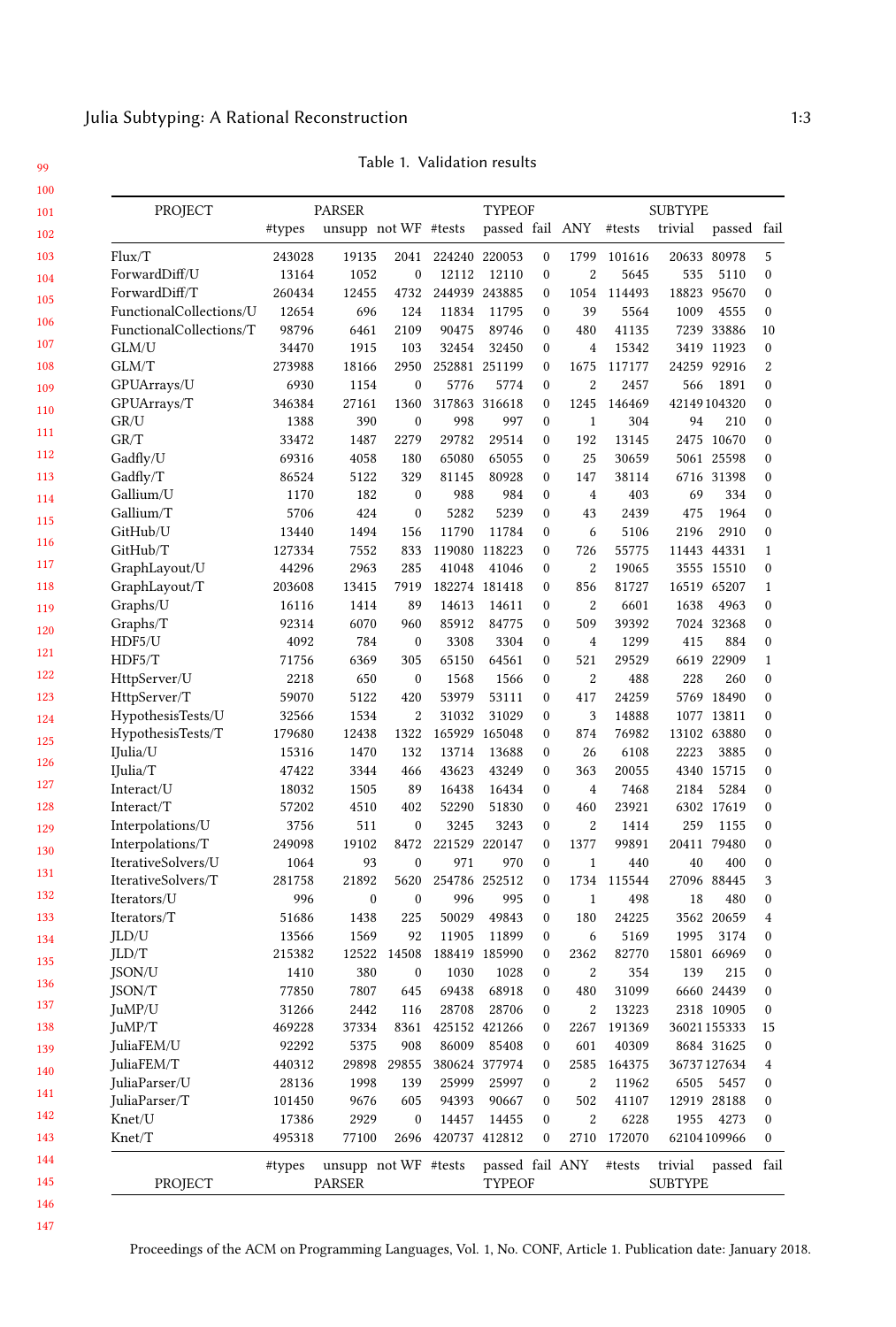| PROJECT             |        | <b>PARSER</b>        |                  |       | <b>TYPEOF</b>        |                  |                  | <b>SUBTYPE</b> |                |             |                |
|---------------------|--------|----------------------|------------------|-------|----------------------|------------------|------------------|----------------|----------------|-------------|----------------|
|                     | #types | unsupp not WF #tests |                  |       | passed fail ANY      |                  |                  | #tests         | trivial        | passed      | fail           |
| Lazy/U              | 12528  | 1722                 | 89               | 10717 | 10715                | $\bf{0}$         | 2                | 4484           | 1764           | 2720        | 0              |
| Lazy/T              | 34298  | 3461                 | 146              | 30961 | 30464                | $\boldsymbol{0}$ | 227              | 13653          | 3778           | 9875        | $\mathbf{0}$   |
| LightGraphs/U       | 19988  | 1631                 | 95               | 18262 | 18260                | $\boldsymbol{0}$ | $\overline{2}$   | 8316           | 1978           | 6338        | 0              |
| LightGraphs/T       | 537206 | 29702                | 7570             |       | 500908 495312        | $\boldsymbol{0}$ | 4622             | 233225         |                | 49508183710 | 7              |
| Lint/U              | 20264  | 1931                 | 110              | 18223 | 18207                | $\boldsymbol{0}$ | 16               | 8122           | 3061           | 5061        | $\mathbf{0}$   |
| Limit/T             | 170320 | 14121                | 1861             |       | 154416 153034        | $\boldsymbol{0}$ | 1304             | 70458          |                | 16888 53563 | 7              |
| LowRankModels/U     | 31724  | 2194                 | 0                | 29530 | 29527                | $\boldsymbol{0}$ | 3                | 13856          |                | 1343 12513  | 0              |
| LowRankModels/T     | 158818 | 8895                 | 1172             |       | 148909 147744        | $\mathbf{0}$     | 1007             | 69922          | 11119          | 58803       | $\mathbf{0}$   |
| Luxor/U             | 16678  | 1578                 | 83               | 15017 | 15015                | $\boldsymbol{0}$ | $\boldsymbol{2}$ | 6715           | 1714           | 5001        | 0              |
| Luxor/T             | 120812 | 10082                | 935              |       | 110902 108725        | $\boldsymbol{0}$ | 1070             | 49822          |                | 11769 38053 | 0              |
| MAT/U               | 4370   | 795                  | $\mathbf{0}$     | 3575  | 3571                 | $\boldsymbol{0}$ | $\overline{4}$   | 1427           | 430            | 997         | 0              |
| MAT/T               | 103500 | 8317                 | 438              | 94745 | 94072                | $\mathbf{0}$     | 673              | 43369          |                | 8969 34399  | $\mathbf{1}$   |
| MLBase/U            | 29774  | 1908                 | 180              | 27686 | 27637                | $\boldsymbol{0}$ | 49               | 12877          |                | 2541 10336  | 0              |
| MLBase/T            | 86176  | 7067                 | 1382             | 77758 | 77226                | $\boldsymbol{0}$ | 501              | 35250          |                | 7622 27628  | 0              |
| MXNet/U             | 12980  | 1660                 | 83               | 11237 | 11233                | 0                | $\overline{4}$   | 4850           | 1873           | 2977        | 0              |
| MXNet/T             | 215688 | 18465                | 933              |       | 196435 194956        | $\boldsymbol{0}$ | 1334             | 89555          |                | 20194 69361 | 0              |
| Merlin/U            | 41506  | 3082                 | 309              | 38115 | 37823                | $\boldsymbol{0}$ | 292              | 17521          |                | 3880 13641  | 0              |
| Merlin/T            | 112518 | 10656                | 671              |       | 101434 100441        | 0                | 750              | 45713          |                | 12354 33359 | $\mathbf{0}$   |
| MixedModels/U       | 42840  | 3407                 | 86               | 39349 | 39345                | $\boldsymbol{0}$ | $\overline{4}$   | 18240          |                | 2877 15363  | $\mathbf{0}$   |
| MixedModels/T       | 400670 | 30399                | 5823             |       | 364497 362232        | $\boldsymbol{0}$ | 2252             | 166761         |                | 33877132870 | 14             |
| Mocha/U             | 37528  | 3094                 | 228              | 34206 | 34031                | 0                | 175              | 15607          |                | 3648 11959  | $\mathbf{0}$   |
| Mocha/T             | 129018 | 9542                 | 1163             |       | 118314 117442        | $\mathbf{0}$     | 871              | 54418          |                | 11690 42728 | 0              |
| MultivariateStats/U | 19234  | 1407                 | 89               | 17738 | 17735                | $\boldsymbol{0}$ | 3                | 8169           | 1740           | 6429        | 0              |
|                     |        |                      |                  |       |                      | $\mathbf{0}$     | 749              |                |                |             | $\overline{2}$ |
| MultivariateStats/T | 126694 | 9875                 | 1108             | 996   | 115825 114962<br>994 |                  |                  | 53081          |                | 11931 41148 |                |
| Mustache/U          | 1376   | 380                  | $\mathbf{0}$     |       |                      | $\mathbf{0}$     | $\boldsymbol{2}$ | 337            | 133            | 204         | 0              |
| Mustache/T          | 35006  | 2064                 | 196              | 32787 | 32570                | $\mathbf{0}$     | 176              | 15307          |                | 2721 12586  | 0              |
| Mux/U               | 27500  | 3131                 | 229              | 24140 | 24051                | 0                | 89               | 10544          | 3319           | 7225        | $\mathbf{0}$   |
| Mux/T               | 56678  | 4387                 | 444              | 51847 | 51511                | $\boldsymbol{0}$ | 336              | 23705          |                | 5905 17800  | 0              |
| NMF/U               | 33956  | 2545                 | 245              | 31166 | 31077                | $\boldsymbol{0}$ | 89               | 14343          |                | 3313 11030  | 0              |
| NMF/T               | 81530  | 6769                 | 430              | 74364 | 73836                | 0                | 495              | 34212          |                | 7872 26340  | $\mathbf{0}$   |
| OnlineStats/U       | 48150  | 2921                 | 386              | 44843 | 44552                | $\boldsymbol{0}$ | 291              | 20968          |                | 4139 16829  | 0              |
| OnlineStats/T       | 242202 | 16323                | 2902             |       | 222980 221291        | $\boldsymbol{0}$ | 1686             | 102579         |                | 19741 82835 | 3              |
| Optim/U             | 19318  | 1185                 | $\mathbf{0}$     | 18133 | 18131                | $\mathbf{0}$     | $\overline{2}$   | 8608           | 691            | 7917        | $\mathbf{0}$   |
| Optim/T             | 424346 | 29804                | 17853            |       | 379946 374478        | $\boldsymbol{0}$ | 2333             | 167565         |                | 47669119892 | $\overline{4}$ |
| POMDPs/U            | 26880  | 1638                 | 93               | 25151 | 25148                | $\mathbf{0}$     | 3                | 11764          | 2217           | 9547        | 0              |
| POMDPs/T            | 57022  | 3922                 | 204              | 52898 | 52422                | 0                | 476              | 24533          |                | 4882 19651  | $\mathbf{0}$   |
| PackageCompiler/U   | 6786   | 836                  | $\boldsymbol{0}$ | 5950  | 5949                 | $\mathbf{0}$     | $\mathbf{1}$     | 2557           | 1121           | 1436        | 0              |
| PackageCompiler/T   | 116230 | 6995                 | 9879             | 99356 | 98517                | $\mathbf{0}$     | 839              | 42969          |                | 10302 32666 | $\mathbf{1}$   |
| Parameters/U        | 15590  | 1365                 | 89               | 14136 | 14134                | $\boldsymbol{0}$ | $\overline{2}$   | 6387           | 1645           | 4742        | 0              |
| Parameters/T        | 56518  | 4018                 | 441              | 52147 | 51619                | $\boldsymbol{0}$ | 440              | 23986          |                | 4357 19629  | 0              |
| ParserCombinator/U  | 23828  | 1976                 | 153              | 21699 | 21581                | $\boldsymbol{0}$ | 118              | 9919           | 2157           | 7762        | 0              |
| ParserCombinator/T  | 32038  | 2815                 | 153              | 29070 | 28850                | 0                | 220              | 13226          |                | 2880 10346  | 0              |
| Playground/U        | 14664  | 1207                 | 107              | 13350 | 13315                | 0                | 35               | 6048           | 1884           | 4164        | 0              |
| Playground/T        | 55422  | 4058                 | 297              | 51067 | 50391                | 0                | 676              | 23586          |                | 5239 18346  | 1              |
| Plots/U             | 51628  | 4042                 | 375              | 47211 | 47147                | 0                | 64               | 21570          |                | 5040 16530  | 0              |
| Plots/T             | 187640 | 13876                | 1614             |       | 172152 171217        | $\mathbf{0}$     | 935              | 79530          |                | 15994 63533 | 3              |
| ProgressMeter/U     | 1430   | 380                  | $\boldsymbol{0}$ | 1050  | 1048                 | 0                | $\,2$            | 364            | 135            | 229         | 0              |
| ProgressMeter/T     | 30826  | 2079                 | 117              | 28902 | 28239                | $\mathbf{0}$     | 391              | 13319          |                | 3135 10184  | 0              |
| ProtoBuf/U          | 1776   | 380                  | $\boldsymbol{0}$ | 1396  | 1394                 | $\boldsymbol{0}$ | $\overline{2}$   | 537            | 277            | 260         | 0              |
|                     | #types | unsupp not WF #tests |                  |       | passed fail ANY      |                  |                  | #tests         | trivial        | passed fail |                |
| PROJECT             |        | <b>PARSER</b>        |                  |       | <b>TYPEOF</b>        |                  |                  |                | <b>SUBTYPE</b> |             |                |
|                     |        |                      |                  |       |                      |                  |                  |                |                |             |                |

Table 1. Validation results

196

194 195

Proceedings of the ACM on Programming Languages, Vol. 1, No. CONF, Article 1. Publication date: January 2018.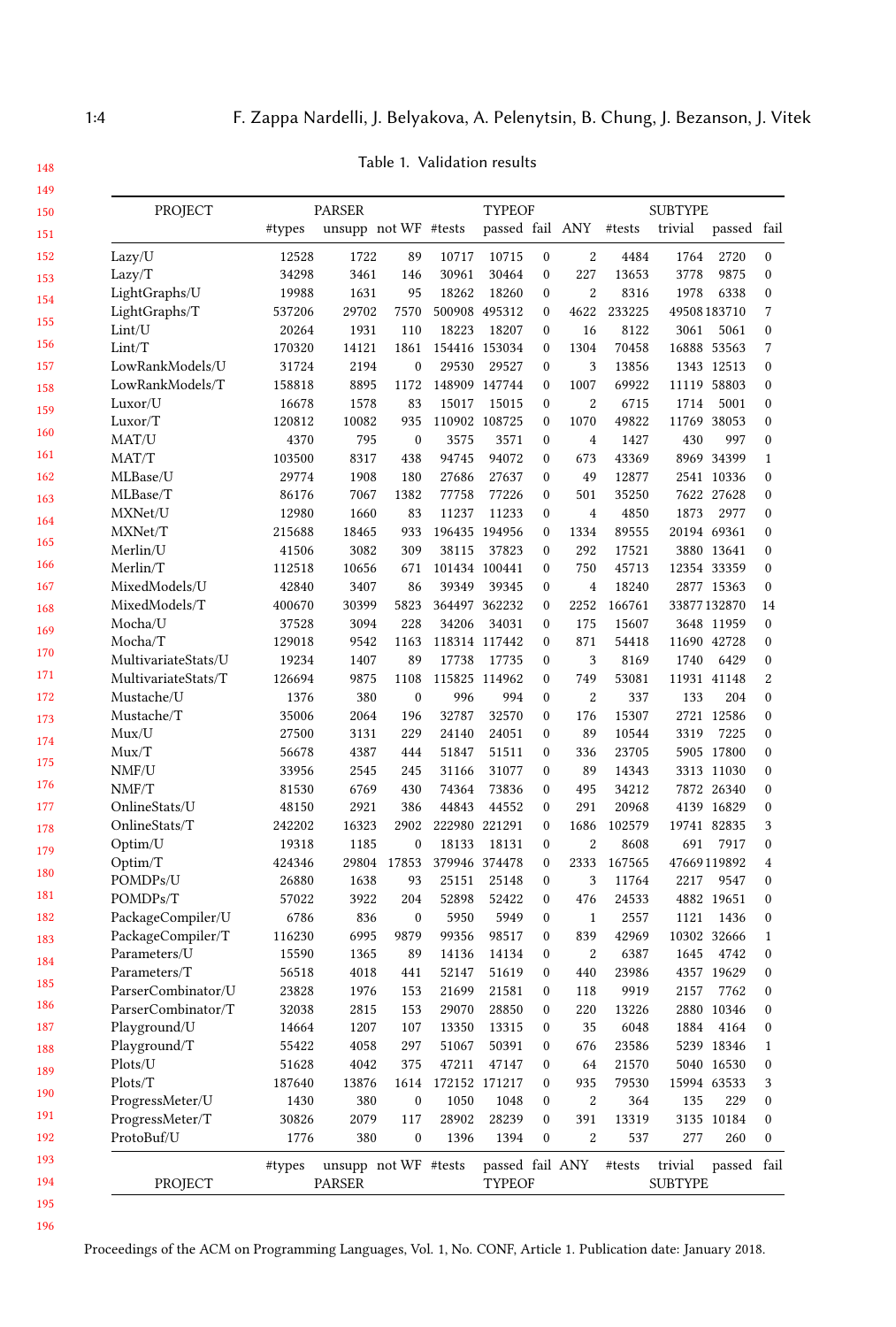| 199 | PROJECT            | <b>PARSER</b> |                      |                  |                      | <b>TYPEOF</b>   |                  |                  | <b>SUBTYPE</b> |                     |             |                  |  |
|-----|--------------------|---------------|----------------------|------------------|----------------------|-----------------|------------------|------------------|----------------|---------------------|-------------|------------------|--|
| 200 |                    | #types        | unsupp not WF #tests |                  |                      | passed fail ANY |                  |                  | #tests         | trivial             | passed fail |                  |  |
| 201 | ProtoBuf/T         | 46388         | 2707                 | 195              | 43553                | 43018           | $\mathbf{0}$     | 468              | 20439          | 3426                | 17013       | $\mathbf{0}$     |  |
| 202 | PyCall/U           | 26028         | 2928                 | 223              | 22877                | 22780           | $\mathbf{0}$     | 97               | 9956           | 2903                | 7053        | $\mathbf{0}$     |  |
| 203 | PyCall/T           | 133938        | 11086                | 780              |                      | 122493 121068   | $\boldsymbol{0}$ | 1004             | 55724          |                     | 9820 45903  | $\mathbf{1}$     |  |
|     | QuantEcon/U        | 43714         | 2514                 | 91               | 41111                | 41108           | $\mathbf{0}$     | 3                | 19397          |                     | 2673 16724  | $\mathbf{0}$     |  |
| 204 | QuantEcon/T        | 493768        | 36867                | 4568             |                      | 453203 449907   | $\mathbf{0}$     | 2428             | 208050         |                     | 41768166280 | $\overline{2}$   |  |
| 205 | QuantumOptics/U    | 53398         | 3398                 | 257              | 49743                | 49688           | $\boldsymbol{0}$ | 55               | 23257          |                     | 3842 19415  | $\boldsymbol{0}$ |  |
| 206 | QuantumOptics/T    | 6250          | 440                  | 47               | 5767                 | 5713            | $\mathbf{0}$     | 50               | 2649           | 513                 | 2136        | $\mathbf{0}$     |  |
| 207 | Query/U            | 28758         | 2143                 | 291              | 26324                | 26231           | $\mathbf{0}$     | 93               | 12150          | 2558                | 9592        | $\mathbf{0}$     |  |
| 208 | Query/T            | 187972        | 11320                | 14878            |                      | 162413 160404   | 0                | 1370             | 69264          |                     | 11837 57425 | $\boldsymbol{2}$ |  |
|     | Reactive/U         | 15966         | 1317                 | 89               | 14560                | 14556           | 0                | $\overline{4}$   | 6623           | 1705                | 4918        | $\boldsymbol{0}$ |  |
| 209 | Reactive/T         | 91788         | 9326                 | 1428             | 83978                | 80183           | $\mathbf{0}$     | 851              | 35830          |                     | 9514 26316  | $\mathbf{0}$     |  |
| 210 | ReadStat/U         | 5684          | 402                  | $\bf{0}$         | 5282                 | 5236            | $\mathbf{0}$     | 46               | 2450           | 480                 | 1970        | $\mathbf{0}$     |  |
| 211 | ReadStat/T         | 5684          | 402                  | $\boldsymbol{0}$ | 5282                 | 5236            | $\boldsymbol{0}$ | 46               | 2450           | 480                 | 1970        | $\boldsymbol{0}$ |  |
| 212 | Requests/U         | 11656         | 1296                 | 83               | 10277                | 10267           | $\mathbf{0}$     | 10               | 4478           | 1935                | 2543        | $\mathbf{0}$     |  |
| 213 | Requests/T         | 100888        | 5304                 | 487              | 95097                | 94507           | 0                | 590              | 44837          |                     | 9588 35248  | $\mathbf{1}$     |  |
|     | ReverseDiff/U      | 41254         | 1081                 | $\boldsymbol{0}$ | 40173                | 40171           | $\boldsymbol{0}$ | $\overline{2}$   | 19671          |                     | 584 19087   | $\boldsymbol{0}$ |  |
| 214 | ReverseDiff/T      | 132396        | 7280                 | 1282             |                      | 123834 123261   | $\mathbf{0}$     | 573              | 57991          | 7527                | 50464       | $\mathbf{0}$     |  |
| 215 | Revise/U           | 15464         | 1376                 | 118              | 13975                | 13967           | 0                | 3                | 6293           | 1566                | 4727        | $\mathbf{0}$     |  |
| 216 | Revise/T           | 63714         | 5895                 | 5475             | 52447                | 51923           | $\boldsymbol{0}$ | 431              | 22945          | 6046                | 16899       | $\boldsymbol{0}$ |  |
| 217 | SIUnits/U          | 2740          | 425                  | $\overline{2}$   | 2315                 | 2313            | $\mathbf{0}$     | $\overline{2}$   | 973            | 142                 | 831         | $\mathbf{0}$     |  |
| 218 | SIUnits/T          | 54494         | 2742                 | 742              | 51015                | 50678           | $\mathbf{0}$     | 334              | 23932          | 3547                | 20385       | $\mathbf{0}$     |  |
|     | SQLite/U           | 28474         | 1876                 | 101              | 26497                | 26493           | $\boldsymbol{0}$ | $\overline{4}$   | 12379          | 3306                | 9073        | $\mathbf{0}$     |  |
| 219 | SQLite/T           | 108506        | 5835                 | 2917             | 99754                | 98886           | $\mathbf{0}$     | 868              | 45819          |                     | 9299 36519  | $\mathbf{1}$     |  |
| 220 | ScikitLearn/U      | 42982         | 3487                 | 222              | 39273                | 39175           | $\mathbf{0}$     | 98               | 17939          |                     | 3139 14800  | $\mathbf{0}$     |  |
| 221 | ScikitLearn/T      | 40006         | 3803                 | 497              | 35706                | 35505           | 0                | 201              | 15909          |                     | 4226 11683  | $\mathbf{0}$     |  |
| 222 | Sims/U             | 91230         | 5938                 | 729              | 84563                | 84165           | $\mathbf{0}$     | 398              | 39388          |                     | 7183 32205  | $\mathbf{0}$     |  |
| 223 | Sims/T             | 117886        | 7447                 | 861              |                      | 109578 108996   | $\mathbf{0}$     | 582              | 51129          |                     | 9798 41331  | $\mathbf{0}$     |  |
|     | StaticArrays/U     | 5570          | 1005                 | $\bf{0}$         | 4565                 | 4563            | $\mathbf{0}$     | $\boldsymbol{2}$ | 1891           | 432                 | 1459        | $\boldsymbol{0}$ |  |
| 224 | StaticArrays/T     | 666260        | 31470                | 2545             | 632616 626991        |                 | $\mathbf{0}$     | 5254             | 300406         |                     | 43228257177 | $\mathbf{1}$     |  |
| 225 | StatsBase/U        | 11318         | 553                  | $\mathbf{0}$     | 10765                | 10762           | $\mathbf{0}$     | 3                | 5154           | 457                 | 4697        | $\mathbf{0}$     |  |
| 226 | StatsBase/T        | 241260        | 20269                | 1681             |                      | 219817 216952   | $\boldsymbol{0}$ | 2358             | 100287         |                     | 24161 76126 | $\boldsymbol{0}$ |  |
| 227 | Sundials/U         | 41966         | 2776                 | 261              | 38929                | 38879           | $\mathbf{0}$     | 50               | 18161          |                     | 3052 15109  | $\mathbf{0}$     |  |
| 228 | Sundials/T         | 164924        | 10306                | 5689             |                      | 149023 148300   | $\mathbf{0}$     | 631              | 67130          | 12915               | 54215       | $\mathbf{0}$     |  |
|     | TSne/U             | 1588          | 380                  | $\boldsymbol{0}$ | 1208                 | 1206            | $\boldsymbol{0}$ | $\boldsymbol{2}$ | 443            | 182                 | 261         | $\boldsymbol{0}$ |  |
| 229 | TSne/T             | 173654        | 12141                | 1747             |                      | 159811 158355   | $\boldsymbol{0}$ | 1411             | 73845          |                     | 18328 55515 | $\overline{c}$   |  |
| 230 | TensorFlow/U       | 61882         | 4833                 | 236              | 56815                | 56713           | $\mathbf{0}$     | 102              | 26100          |                     | 6117 19983  | $\mathbf{0}$     |  |
| 231 | TensorFlow/T       | 82718         | 5914                 | 367              | 76439                | 76039           | $\mathbf{0}$     | 400              | 35366          |                     | 7858 27508  | $\boldsymbol{0}$ |  |
| 232 | TensorOperations/U | 1038          | 76                   | $\bf{0}$         | 962                  | 961             | 0                | $\mathbf{1}$     | 451            | 50                  | 401         | $\boldsymbol{0}$ |  |
| 233 | TensorOperations/T | 134032        | 15486                | 1112             |                      | 117437 115965   | $\mathbf{0}$     | 1469             | 51796          |                     | 9155 42641  | $\mathbf{0}$     |  |
|     | TextAnalysis/U     | 47926         | 2844                 | 202              | 44880                | 44562           | 0                | 318              | 21082          | 6027                | 15055       | $\mathbf{0}$     |  |
| 234 | TextAnalysis/T     | 82922         | 4587                 | 307              | 78028                | 77351           | $\boldsymbol{0}$ | 677              | 36808          |                     | 8559 28249  | $\boldsymbol{0}$ |  |
| 235 | TimeSeries/U       | 7736          | 985                  | $\mathbf{0}$     | 6751                 | 6750            | $\mathbf{0}$     | $\mathbf{1}$     | 2905           | 1213                | 1692        | $\mathbf{0}$     |  |
| 236 | TimeSeries/T       | 145960        | 11727                | 784              |                      | 133713 132395   | $\boldsymbol{0}$ | 1054             | 61046          |                     | 15229 45817 | $\mathbf{0}$     |  |
| 237 | UnicodePlots/U     | 19230         | 1421                 | 89               | 17720                | 17717           | 0                | 3                | 8153           | 1730                | 6423        | $\boldsymbol{0}$ |  |
| 238 | UnicodePlots/T     | 59916         | 3283                 | 269              | 56364                | 56068           | $\mathbf{0}$     | 296              | 26512          |                     | 5343 21169  | $\mathbf{0}$     |  |
|     | Unitful/U          | 3958          | 465                  | 53               | 3456                 | 3454            | $\mathbf{0}$     | $\boldsymbol{2}$ | 1514           | 317                 | 1197        | $\mathbf{0}$     |  |
| 239 | Unitful/T          | 279584        | 9342                 | 98108            | 172152               | 168108          | 0                | 4044             | 39515          | 7699                | 31816       | $\boldsymbol{0}$ |  |
| 240 | VoronoiDelaunay/U  | 6536          | 395                  | $\mathbf{0}$     | 6141                 | 6139            | $\mathbf{0}$     | $\overline{2}$   | 2905           | 239                 | 2666        | $\mathbf{0}$     |  |
| 241 | VoronoiDelaunay/T  | 24966         | 1713                 | 144              | 23109                | 22907           | $\mathbf{0}$     | 202              | 10729          | 2159                | 8570        | $\mathbf{0}$     |  |
| 242 |                    |               |                      |                  | $-1.337T$ $(0.111T)$ |                 |                  |                  |                | and the first party |             | $-1$ $c$ $1$     |  |

Table 1. Validation results

197 198

Proceedings of the ACM on Programming Languages, Vol. 1, No. CONF, Article 1. Publication date: January 2018.

PROJECT PARSER TYPEOF SUBTYPE

#types unsupp not WF #tests passed fail ANY #tests trivial passed fail